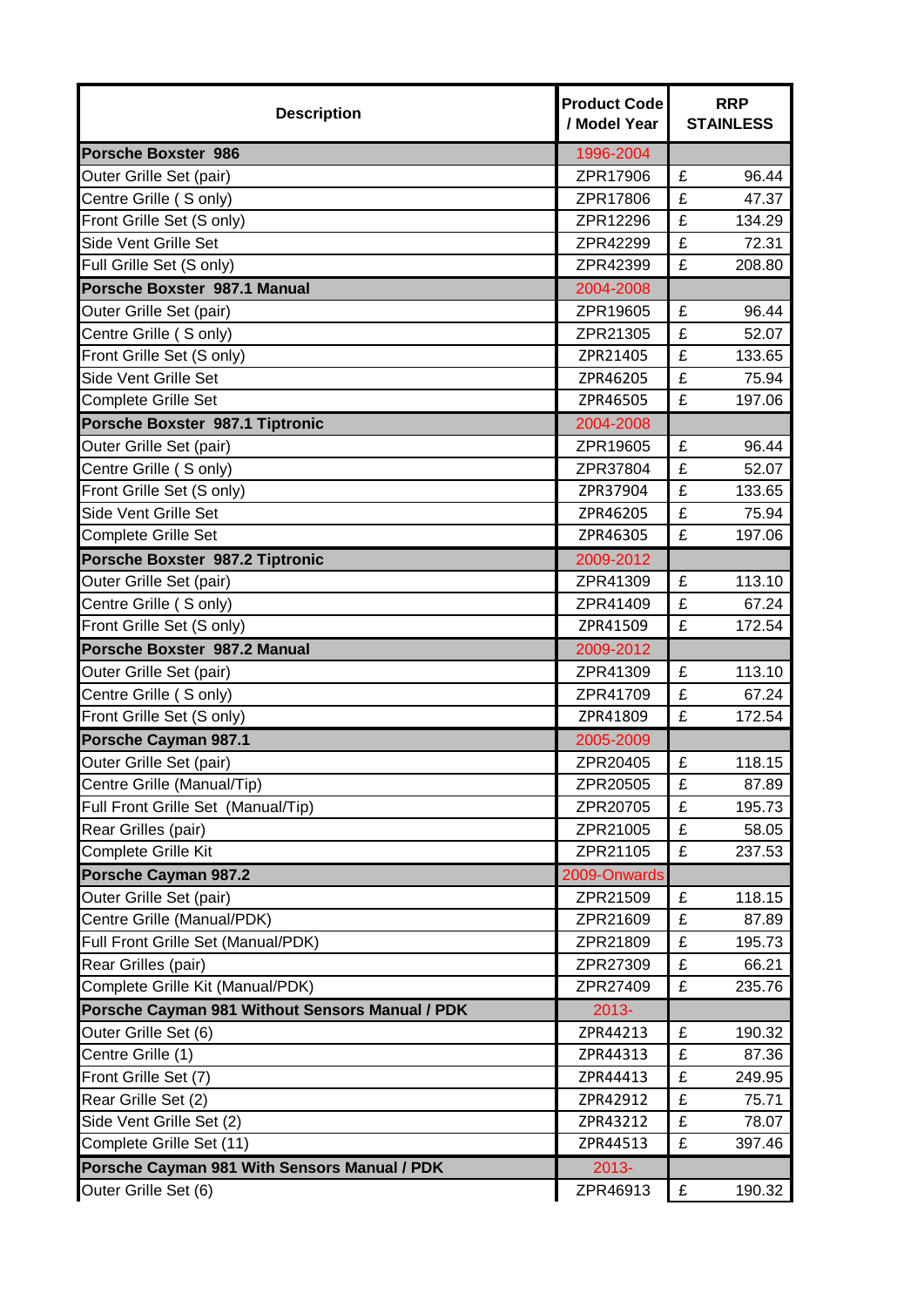| Centre Grille (1)                                  | ZPR44313              | £ | 87.36  |
|----------------------------------------------------|-----------------------|---|--------|
| Front Grille Set (7)                               | ZPR47013              | £ | 249.95 |
| <b>Rear Grille Set</b>                             | ZPR42912              | £ | 75.71  |
| Side Vent Grille Set                               | ZPR43212              | £ | 78.07  |
| Full Grille Set (11)                               | ZPR47113              | £ | 397.46 |
| Porsche Cayman 981 S With Sensors Manual           | $2013 -$              |   |        |
| Outer Grille Set (6)                               | ZPR45913              | £ | 190.32 |
| Centre Grille (1)                                  | ZPR44313              | £ | 87.36  |
| Front Grille Set (7)                               | ZPR46013              | £ | 249.95 |
| <b>Rear Grille Set</b>                             | ZPR42912              | £ | 75.71  |
| Side Vent Grille Set                               | ZPR43212              | £ | 78.07  |
| Full Grille Set (11)                               | ZPR46113              | £ | 397.46 |
| Porsche Cayman 981 S With Sensors PDK              | 2013-                 |   |        |
| Outer Grille Set (6)                               | ZPR45913              | £ | 190.32 |
| Centre Grille (1)                                  | ZPR46613              | £ | 87.36  |
| Front Grille Set (7)                               | ZPR46713              | £ | 249.95 |
| <b>Rear Grille Set</b>                             | ZPR42912              | £ | 75.71  |
| Side Vent Grille Set                               | ZPR43212              | £ | 78.07  |
| Full Grille Set (11)                               | ZPR46813              | £ | 397.46 |
| Porsche Cayman 981 S Without Sensors Manual        | $2013 -$              |   |        |
| Outer Grille Set (6)                               | ZPR47213              | £ | 190.32 |
| Centre Grille (1)                                  | ZPR44313              | £ | 87.36  |
| Front Grille Set (7)                               | ZPR47313              | £ | 249.95 |
| <b>Rear Grille Set</b>                             | ZPR42912              | £ | 75.71  |
| Side Vent Grille Set                               | ZPR43212              | £ | 78.07  |
|                                                    |                       |   |        |
| Full Grille Set (11)                               | ZPR47413              | £ | 397.46 |
| Porsche Cayman 981 S Without Sensors PDK           | 2013-                 |   |        |
| Outer Grille Set (6)                               | ZPR47213              | £ | 190.32 |
| Centre Grille (1)                                  | ZPR46613              | £ | 87.36  |
| Front Grille Set (7)                               | ZPR47513              | £ | 249.95 |
| <b>Rear Grille Set</b>                             | ZPR42912              | £ | 75.71  |
| Side Vent Grille Set                               | ZPR43212              | £ | 78.07  |
| Full Grille Set (11)                               | ZPR47613              | £ | 397.46 |
| Porsche Carrera 996 (Manual)                       | 1997-2002             |   |        |
| Outer Grille Set (4)                               | ZPR20903              | £ | 120.03 |
| Centre Grille (1)                                  | ZPR28197              | £ | 47.37  |
| Full Grille Set (5)                                | ZPR28297              | £ | 154.13 |
| Porsche Carrera 996 Tiptronic)                     | 1997-2002             |   |        |
| Outer Grille Set (4)                               | ZPR20903              | £ | 120.03 |
| Centre Grille (1)                                  | ZPR29497              | £ | 47.37  |
| Full Grille Set (5)                                | ZPR29597              | £ | 154.13 |
| Porsche 996 Facelift                               | 2002-2004             |   |        |
| Upper Grille Set (2)                               | ZPR30402              | £ | 94.64  |
| Lower Grille (1)                                   | ZPR30502              | £ | 109.07 |
| Full Grille Set (3)                                | ZPR30302              | £ | 183.39 |
| Porsche 996 Turbo                                  | 2000-2004             |   |        |
| <b>Centre Grille</b>                               | ZPR25197              | £ | 79.31  |
| <b>Outer Grille Set</b>                            | ZPR25397              | £ | 119.93 |
| <b>Front Grille Set</b><br>Porsche Carrera 996 GT3 | ZPR25297<br>2003-2005 | £ | 187.98 |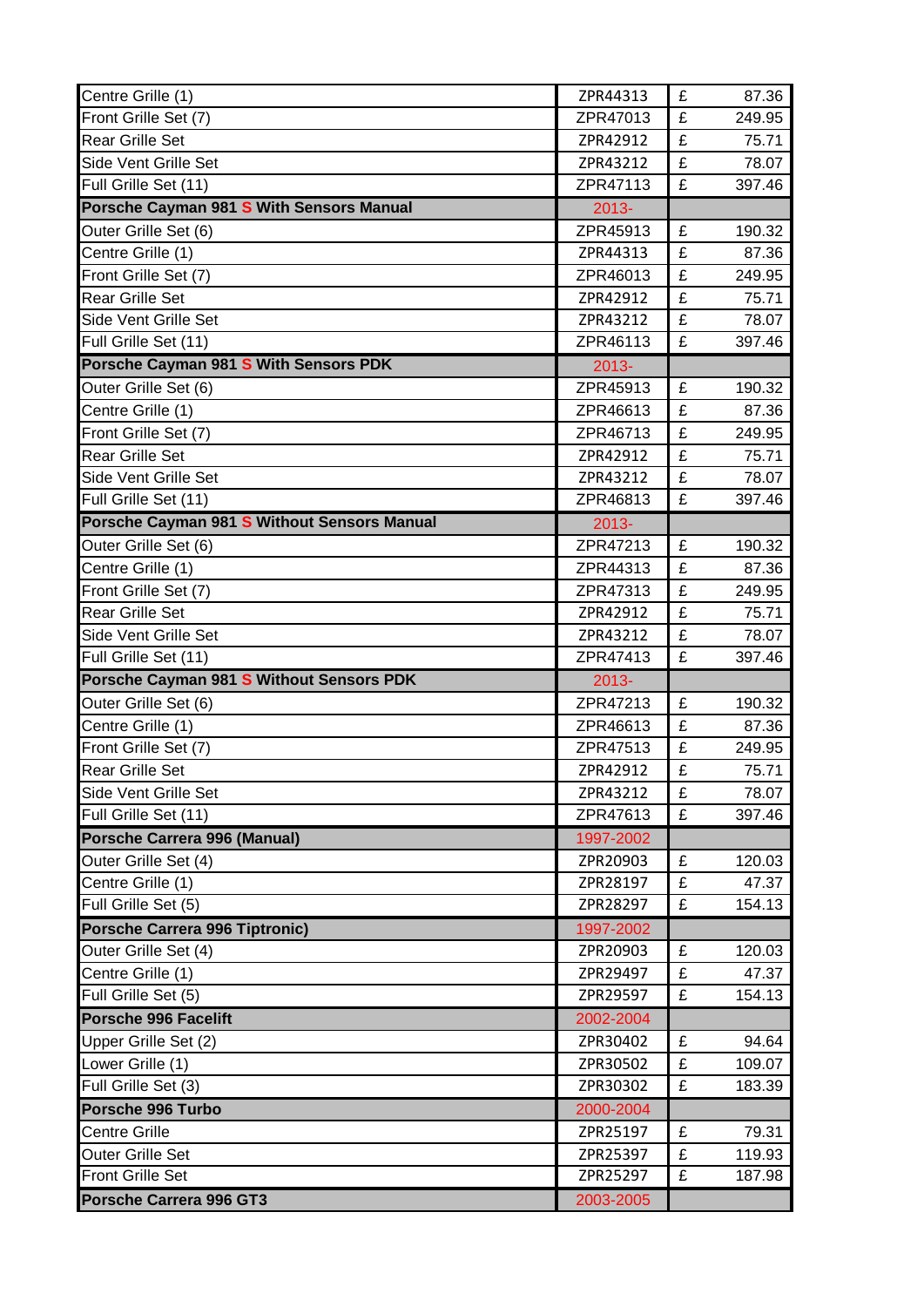| <b>Centre Grille</b>                                    | ZPR42003     | £           | 64.07  |  |
|---------------------------------------------------------|--------------|-------------|--------|--|
| <b>Outer Grille Set</b>                                 | ZPR41903     | £<br>151.35 |        |  |
| <b>Front Grille Set</b>                                 | ZPR42103     | £           | 207.62 |  |
| Porsche Carrera 997.1                                   | 2005-2009    |             |        |  |
| Outer Grille Set (4)                                    | ZPR22009     | £           | 129.07 |  |
| Centre Grille (Manual /Tip)                             | ZPR22109     | £           | 95.74  |  |
| Full Front Grille Set (Manual /Tip)                     | ZPR22309     | £           | 198.94 |  |
| Porsche Carrera 997.2 GTS                               | 2009-2011    |             |        |  |
| Outer Grille Set (2)                                    | ZPR31909     | £           | 99.14  |  |
| Centre Grille Set (3)                                   | ZPR31809     | £           | 103.36 |  |
| Full Front Grille Set (5)                               | ZPR32009     | £           | 182.25 |  |
| Porsche Carrera 997 Turbo                               | 2006-2011    |             |        |  |
| Outer Grille Set (4)                                    | ZPR32209     | £           | 119.93 |  |
| Centre Grille (Manual /Tip)                             | ZPR32109     | £           | 79.31  |  |
| Full Front Grille Set (Manual /Tip)                     | ZPR32309     | £           | 187.98 |  |
| Porsche Carrera 997.2 + C4S                             | 2008-2012    |             |        |  |
| Outer Grille Set (4)                                    | ZPR32605     | £           | 118.15 |  |
| Centre Grille (Manual /Tip)                             | ZPR32505     | £           | 87.89  |  |
| Full Front Grille Set (Manual /Tip)                     | ZPR32705     | £           | 195.73 |  |
| Porsche 997 GT3                                         | 2006-2009    |             |        |  |
| Outer Grille Set (2)                                    | ZPR31204     | £           | 99.14  |  |
| <b>Centre Grille</b>                                    | ZPR31304     | £           | 87.89  |  |
| <b>Full Front Grille Set</b>                            | ZPR31404     | £           | 168.32 |  |
| <b>Porsche Boxster 981 With Sensors</b>                 | 2012-Onwards |             |        |  |
| Outer Grille Set (6)                                    | ZPR35912     | £           | 190.32 |  |
| <b>Centre Grille</b>                                    | ZPR36012     | £           | 87.36  |  |
| <b>Full Front Grille Set</b>                            | ZPR36112     | £           | 249.95 |  |
| <b>Rear Grille Set</b>                                  | ZPR42912     | £           | 75.71  |  |
| Front & Rear Grille Set                                 | ZPR43012     | £           | 321.39 |  |
| Side Vent Grille Set                                    | ZPR43212     | £           | 78.07  |  |
| <b>Complete Grille Set</b>                              | ZPR43312     | £           | 397.46 |  |
| Porsche Boxster 981 Without Sensors                     | 2012-Onwards |             |        |  |
| Outer Grille Set (6)                                    | ZPR38312     | £           | 190.32 |  |
| <b>Centre Grille</b>                                    | ZPR36012     | £           | 87.36  |  |
| <b>Full Front Grille Set</b>                            | ZPR38412     | £           | 249.95 |  |
| <b>Rear Grille Set</b>                                  | ZPR42912     | £           | 75.71  |  |
| Front & Rear Grille Set                                 | ZPR43112     | £           | 321.39 |  |
| Side Vent Grille Set                                    | ZPR43212     | £           | 78.07  |  |
| <b>Complete Grille Set</b>                              | ZPR43412     | £           | 397.46 |  |
| Porsche Cayenne / Cayenne S Gen 1                       | 2003-2008    |             |        |  |
| Lower Centre Grille                                     | ZPR44803     | £           | 74.57  |  |
| Side Grille Set (4)                                     | ZPR44903     | £           | 151.16 |  |
| Front Grille Set (5)                                    | ZPR45003     | £           | 212.09 |  |
| Porsche Cayman 981 GTS                                  | $2014 -$     |             |        |  |
| Outer Grille Set (4)                                    | ZPR56314     | £           | 156.65 |  |
| Centre Grille (1)                                       | ZPR56414     | £           | 71.46  |  |
| Front Grille Set (5)                                    | ZPR56514     | £           | 214.40 |  |
| Porsche Carrera 991 4S With Parking Sensors in Moulding | 2013-        |             |        |  |
| Outer Grille Set (6)                                    | ZPR48113     | £           | 190.32 |  |
| Centre Grille (1)                                       | ZPR48213     | £           | 87.36  |  |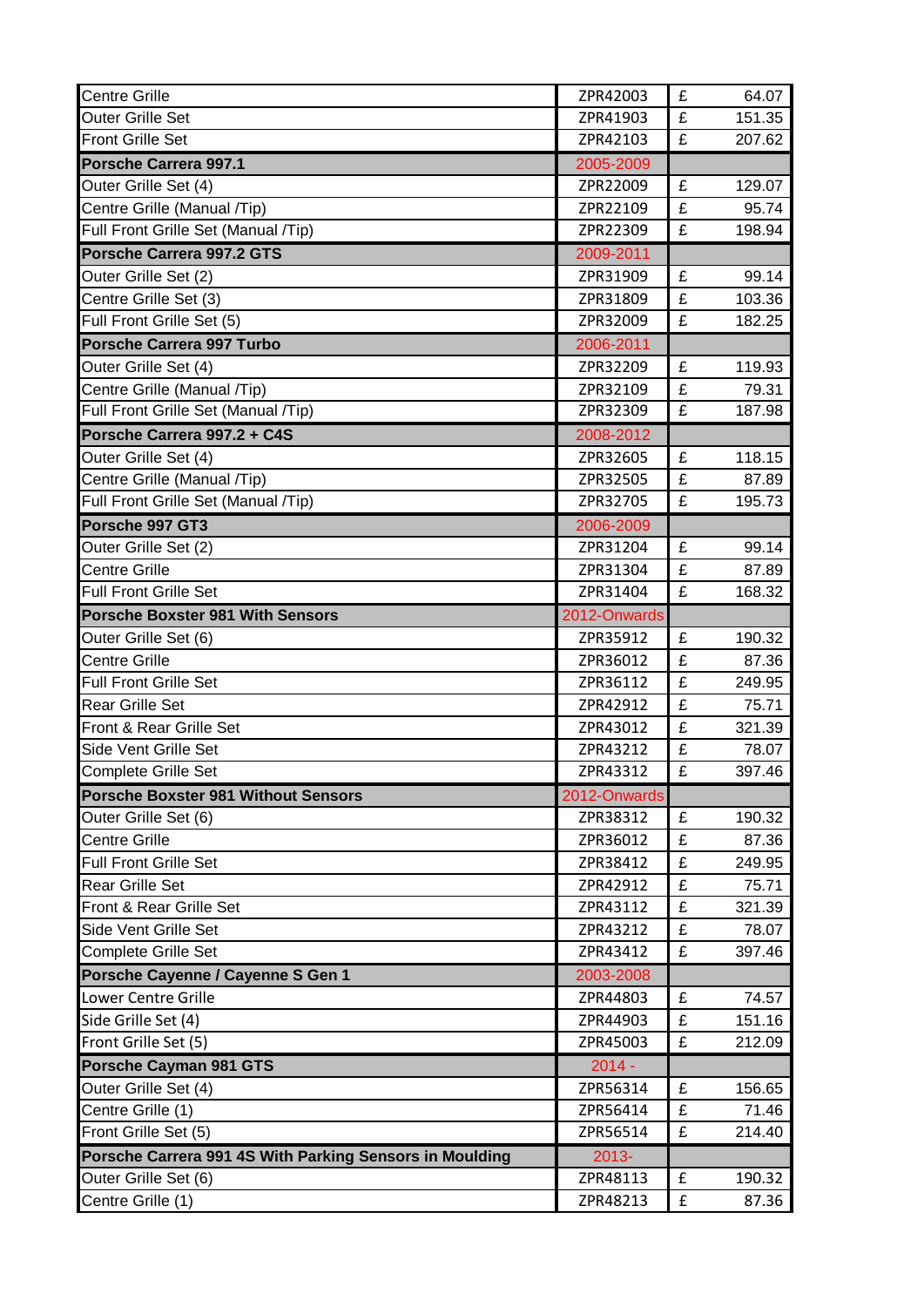| Full F<br>Grille<br>$\sim$<br>Set<br>Front | ZPR48313 | 249.<br>TJ.JJ |
|--------------------------------------------|----------|---------------|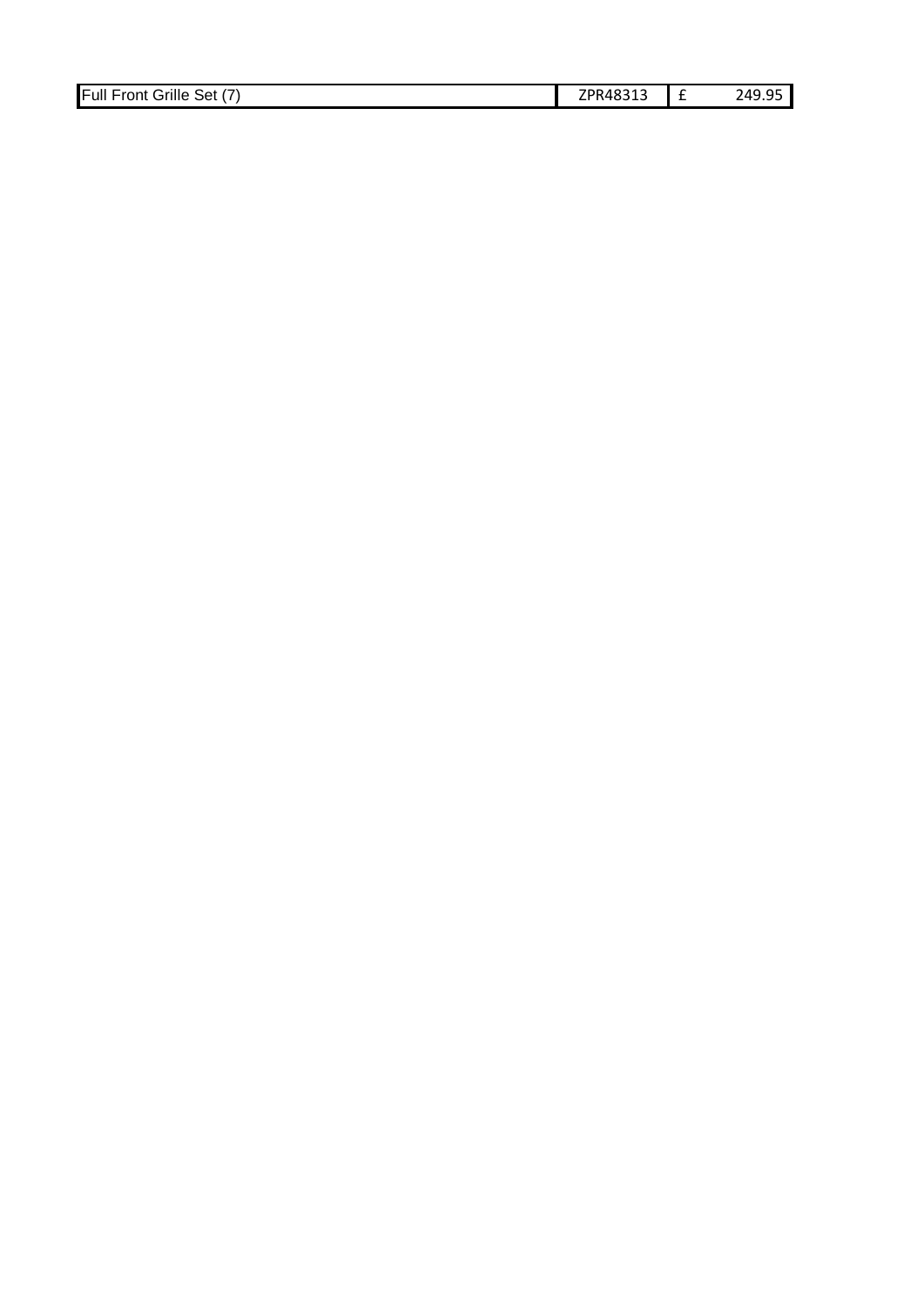| <b>Our Price -</b><br><b>STAINLESS</b> | <b>RRP BLACK</b> | <b>Our Price -</b><br><b>BLACK</b> |  |
|----------------------------------------|------------------|------------------------------------|--|
|                                        |                  |                                    |  |
| £                                      | £                | £                                  |  |
| 91.62                                  | 103.92           | 98.72                              |  |
| £                                      | £                | £                                  |  |
| 45.00                                  | 50.14            | 47.64                              |  |
| £                                      | £                | £                                  |  |
| 127.57                                 | 144.93           | 137.68                             |  |
| £                                      | £                | £                                  |  |
| 68.69                                  | 79.38            | 75.41                              |  |
| £                                      | 220.42           | £                                  |  |
| 198.36                                 | £                | 209.40                             |  |
|                                        |                  |                                    |  |
| £                                      | £                | £                                  |  |
| 91.62                                  | 105.87           | 100.57                             |  |
| £                                      | £                | £                                  |  |
| 49.47                                  | 55.38            | 52.61                              |  |
| £                                      | £                | £                                  |  |
| 126.97                                 | 145.12           | 137.86                             |  |
| £                                      | £                | £                                  |  |
| 72.14                                  | 85.21            | 80.95                              |  |
| £                                      | 215.13           | £                                  |  |
| 187.21                                 | £                | 204.37                             |  |
|                                        |                  |                                    |  |
| £                                      | £                | £                                  |  |
| 91.62                                  | 105.87           | 100.57                             |  |
| £                                      | £                | £                                  |  |
| 49.47                                  | 55.38            | 52.61                              |  |
| £                                      | £                | £                                  |  |
| 126.97                                 | 145.12           | 137.86                             |  |
| £                                      | £                | £                                  |  |
| 72.14                                  | 85.21            | 80.95                              |  |
| £                                      | 215.13           | £                                  |  |
| 187.21                                 | £                | 204.37                             |  |
|                                        |                  |                                    |  |
| £                                      | £                | £                                  |  |
| 107.45                                 | 128.07           | 121.67                             |  |
| £                                      | 74.72            | £                                  |  |
| 63.88                                  | £                | 70.98                              |  |
| £                                      | £                | £                                  |  |
| 163.91                                 | 194.99           | 185.24                             |  |
|                                        |                  |                                    |  |
| £                                      | £                | £                                  |  |
| 107.45                                 | 128.07           | 121.67                             |  |
| £                                      | £                | £                                  |  |
| 63.88                                  | 74.72            | 70.98                              |  |
| £                                      | £                | £                                  |  |
| 163.91                                 | 194.99           | 185.24                             |  |
|                                        |                  |                                    |  |
| £                                      | £                | £                                  |  |
| 112.25                                 | 133.90           | 127.21                             |  |
| 83.49                                  | 103.63           | £                                  |  |
| £                                      | £                | 98.45                              |  |
| £                                      | £                | £                                  |  |
| 185.95                                 | 225.68           | 214.40                             |  |
| £                                      | £                | £                                  |  |
| 55.15                                  | 66.75            | 63.41                              |  |
| £                                      | £                | £                                  |  |
| 225.65                                 | 243.68           | 231.50                             |  |
|                                        |                  |                                    |  |
| £                                      | £                | £                                  |  |
| 112.25                                 | 133.73           | 127.05                             |  |
| £                                      | £                | £                                  |  |
| 83.49                                  | 103.63           | 98.45                              |  |
| £                                      | £                | £                                  |  |
| 185.95                                 | 225.68           | 214.40                             |  |
| £                                      | £                | £                                  |  |
| 62.90                                  | 76.13            | 72.32                              |  |
| £                                      | 271.63           | £                                  |  |
| 223.97                                 | £                | 258.05                             |  |
|                                        |                  |                                    |  |
| £                                      | £                | £                                  |  |
| 180.81                                 | 191.64           | 182.06                             |  |
| £                                      | £                | £                                  |  |
| 82.99                                  | 91.07            | 86.52                              |  |
| £                                      | £                | £                                  |  |
| 237.45                                 | 253.96           | 241.26                             |  |
| £                                      | £                | £                                  |  |
| 71.92                                  | 83.46            | 79.29                              |  |
| £                                      | £                | £                                  |  |
| 74.17                                  | 87.63            | 83.25                              |  |
| £                                      | £                | £                                  |  |
| 377.59                                 | 418.67           | 397.74                             |  |
|                                        |                  |                                    |  |
| £                                      | £                | £                                  |  |
| 180.81                                 | 191.64           | 182.06                             |  |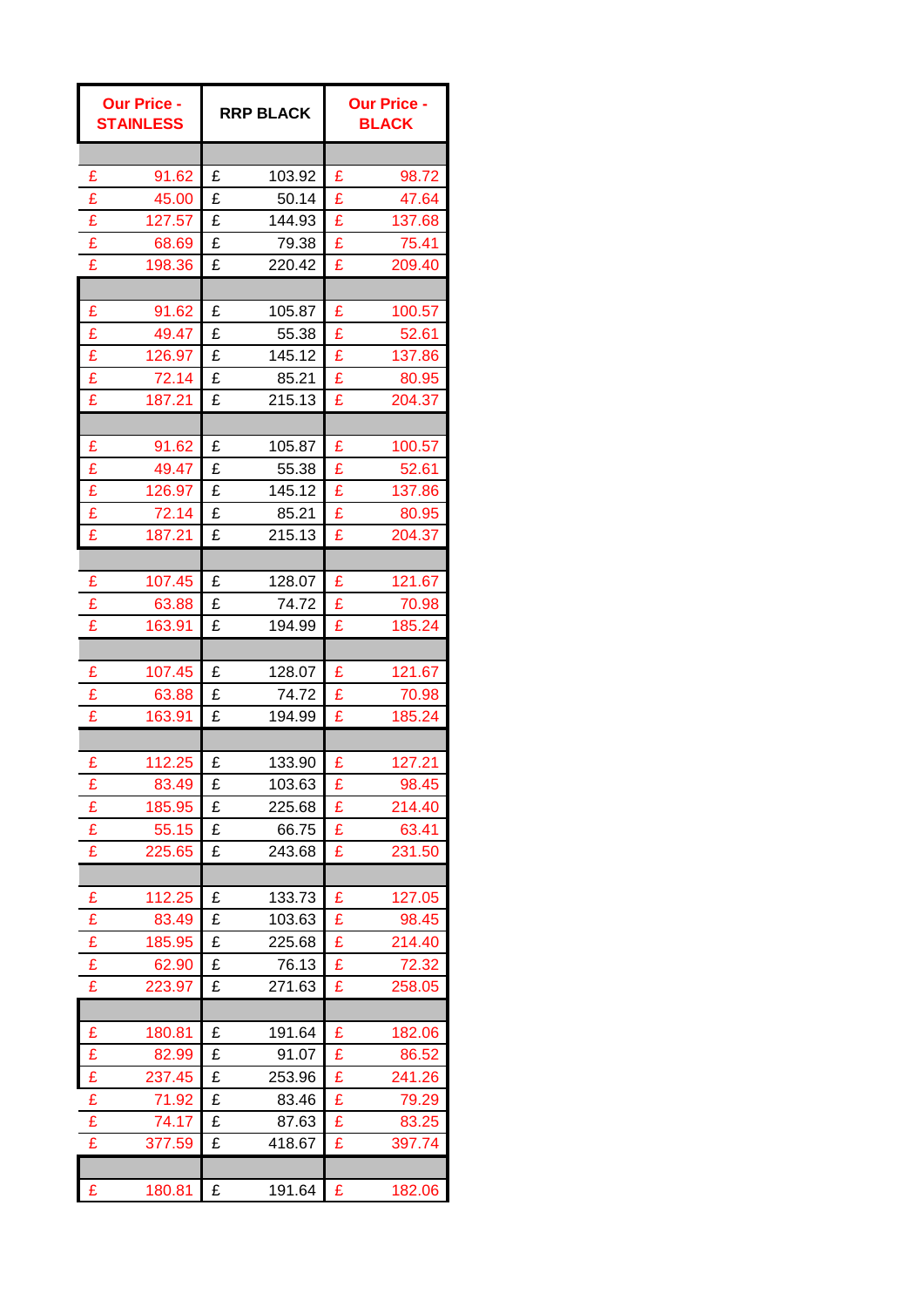| £                       | 82.99  | £ | 91.07  | £ | 86.52  |
|-------------------------|--------|---|--------|---|--------|
| £                       | 237.45 | £ | 253.96 | £ | 241.26 |
| £                       | 71.92  | £ | 83.46  | £ | 79.29  |
| $\overline{\mathbf{E}}$ | 74.17  | £ | 87.63  | £ | 83.25  |
| £                       | 377.59 | £ | 418.67 | £ | 397.74 |
|                         |        |   |        |   |        |
| £                       | 180.81 | £ | 191.64 | £ | 182.06 |
| £                       | 82.99  | £ | 91.07  | £ | 86.52  |
| £                       | 237.45 | £ | 253.96 | £ | 241.26 |
| £                       | 71.92  | £ | 83.46  | £ | 79.29  |
| £                       | 74.17  | £ | 87.63  | £ | 83.25  |
| £                       | 377.59 | £ | 418.67 | £ | 397.74 |
|                         |        |   |        |   |        |
| £                       | 180.81 | £ | 191.64 | £ | 182.06 |
| £                       | 82.99  | £ | 91.07  | £ | 86.52  |
| £                       | 237.45 | £ | 253.96 | £ | 241.26 |
| £                       | 71.92  | £ | 83.46  | £ | 79.29  |
| £                       | 74.17  | £ | 87.63  | £ | 83.25  |
| £                       | 377.59 | £ | 418.67 | £ | 397.74 |
|                         |        |   |        |   |        |
| £                       | 180.81 | £ | 191.64 | £ | 182.06 |
| £                       | 82.99  | £ | 91.07  | £ | 86.52  |
| £                       | 237.45 | £ | 253.96 | £ | 241.26 |
| £                       | 71.92  | £ | 83.46  | £ | 79.29  |
| £                       | 74.17  | £ | 87.63  | £ | 83.25  |
| £                       | 377.59 | £ | 418.67 | £ | 397.74 |
|                         |        |   |        |   |        |
|                         |        |   |        |   |        |
| £                       | 180.81 | £ | 191.64 | £ | 182.06 |
| £                       | 82.99  | £ | 91.07  | £ | 86.52  |
| £                       | 237.45 | £ | 253.96 | £ | 241.26 |
| £                       | 71.92  | £ | 83.46  | £ | 79.29  |
| £                       | 74.17  | £ | 87.63  | £ | 83.25  |
| £                       | 377.59 | £ | 418.67 | £ | 397.74 |
|                         |        |   |        |   |        |
| £                       | 114.03 | £ | 130.77 | £ | 124.23 |
| £                       | 45.00  | £ | 51.78  | £ | 49.19  |
| £                       | 146.42 | £ | 166.54 | £ | 158.21 |
|                         |        |   |        |   |        |
| £                       | 114.03 | £ | 130.77 | £ | 124.23 |
| £                       | 45.00  | £ | 51.78  | £ | 49.19  |
| £                       | 146.42 | £ | 166.54 | £ | 158.21 |
|                         |        |   |        |   |        |
| £                       | 89.91  | £ | 104.16 | £ | 98.95  |
| £                       | 103.61 | £ | 119.98 | £ | 113.98 |
| £                       | 174.22 | £ | 201.74 | £ | 191.66 |
|                         |        |   |        |   |        |
| £                       | 75.34  | £ | 87.38  | £ | 83.02  |
| £                       | 113.93 | £ | 129.73 | £ | 123.24 |
| £                       | 178.58 | £ | 206.23 | £ | 195.92 |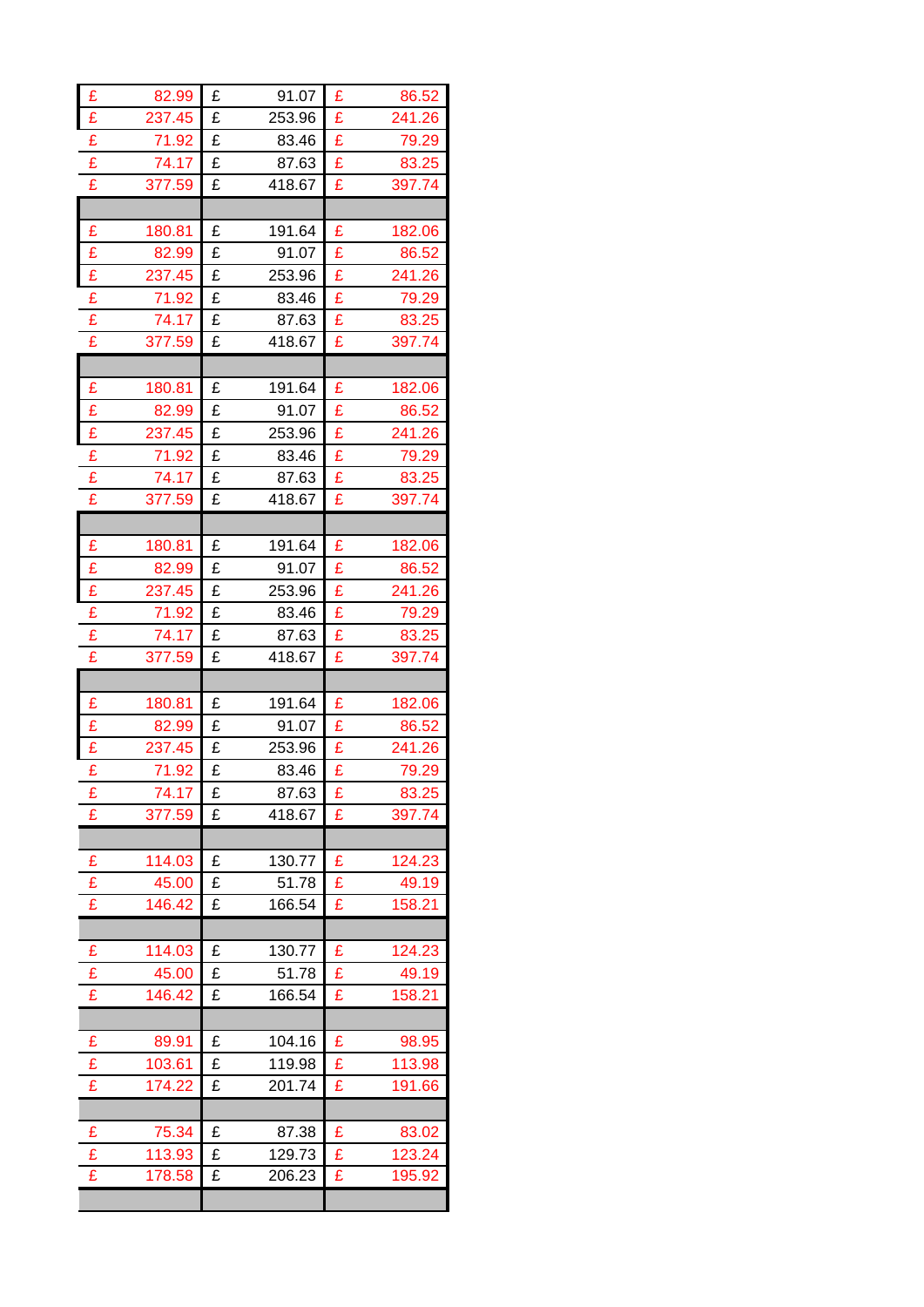| £ | 60.87  | £ | 71.33  | £ | 67.76  |
|---|--------|---|--------|---|--------|
| £ | 143.78 | £ | 155.89 | £ | 148.10 |
| £ | 197.24 | £ | 219.42 | £ | 208.45 |
|   |        |   |        |   |        |
| £ | 122.61 | £ | 140.62 | £ | 133.59 |
| £ | 90.95  | £ | 107.76 | £ | 102.37 |
| £ | 188.99 | £ | 222.07 | £ | 210.97 |
|   |        |   |        |   |        |
| £ | 94.19  | £ | 105.87 | £ | 100.58 |
| £ | 98.20  | £ | 114.12 | £ | 108.41 |
| £ | 173.14 | £ | 196.09 | £ | 186.29 |
|   |        |   |        |   |        |
| £ | 113.93 | £ | 129.73 | £ | 123.24 |
| £ | 75.35  | £ | 87.38  | £ | 83.01  |
| £ | 178.58 | £ | 206.23 | £ | 195.92 |
|   |        |   |        |   |        |
| £ | 112.24 | £ | 133.90 | £ | 127.20 |
| £ | 83.49  | £ | 103.63 | £ | 98.45  |
| £ | 185.95 | £ | 225.68 | £ | 214.39 |
|   |        |   |        |   |        |
| £ | 94.18  | £ | 105.87 | £ | 100.58 |
| £ | 83.49  | £ | 103.63 | £ | 98.45  |
| £ | 159.91 | £ | 188.54 | £ | 179.11 |
|   |        |   |        |   |        |
| £ | 180.81 | £ | 191.64 | £ | 182.06 |
| £ | 82.99  | £ | 91.07  | £ | 86.52  |
| £ | 237.45 | £ | 253.96 | £ | 241.26 |
| £ | 71.92  | £ | 83.46  | £ | 79.29  |
| £ | 305.32 | £ | 332.82 | £ | 316.18 |
| £ | 74.17  | £ | 87.63  | £ | 83.25  |
| £ | 377.59 | £ | 418.67 | £ | 397.74 |
|   |        |   |        |   |        |
| £ | 180.81 | £ | 191.64 | £ | 182.06 |
| £ | 82.99  | £ | 91.07  | £ | 86.52  |
| £ | 237.45 | £ | 253.96 | £ | 241.26 |
| £ | 71.92  | £ | 83.46  | £ | 79.29  |
| £ | 305.32 | £ | 332.82 | £ | 316.18 |
| £ | 74.17  | £ | 87.63  | £ | 83.25  |
| £ | 377.59 | £ | 418.67 | £ | 397.74 |
|   |        |   |        |   |        |
| £ | 70.84  | £ | 83.83  | £ | 79.64  |
| £ | 143.60 | £ | 169.30 | £ | 160.84 |
| £ | 201.49 | £ | 238.74 | £ | 226.80 |
|   |        |   |        |   |        |
| £ | 148.82 | £ | 168.44 | £ | 160.02 |
| £ | 67.89  | £ | 79.60  | £ | 75.62  |
| £ | 203.68 | £ | 233.78 | £ | 222.09 |
|   |        |   |        |   |        |
| £ | 180.80 | £ | 191.64 | £ | 182.06 |
| £ | 82.99  | £ | 91.07  | £ | 86.52  |